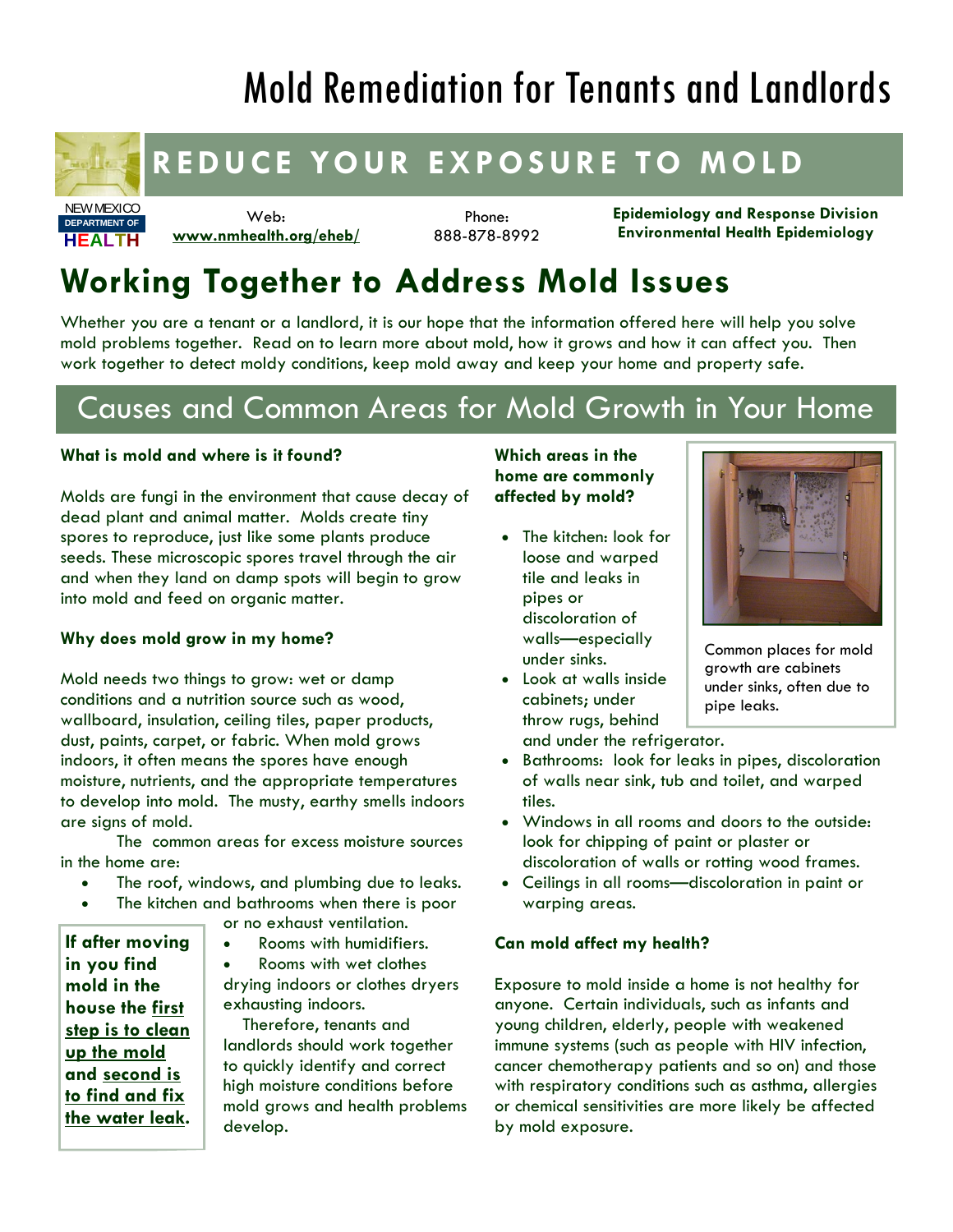### Mold Remediation for Tenants and Landlords

### Renters: Signs of Mold Growth in Your Home

#### **Renters: What are signs of mold I should look for?**

Look for evidence of moisture: condensation on windows or walls is an important indication of a moisture problem.



• When you are looking at places to rent, look for any moisture/mold problems before moving in or signing the lease**.** 

Condensation on windows is a sign of excess moisture.

- Mold can be many different colors
- It may look furry, slimy, or powdery.
- Mold has a musty, stale, or earthy odor and it usually grows in damp places, such as bathrooms and basements.
- Warping floors or discoloration of walls and ceiling can be indications of moisture problems.
- Indoor combustion problems can also lead to excess moisture. Have fuel-burning appliances routinely inspected by your local utility or a professional heating contractor.
- If there is a musty, stale, or earthy odor, it's probably mold.

#### **Will the State test, check, or clean my home for mold?**

The New Mexico Department of Health provides health information about mold and mold cleanup, but does not test, clean or conduct environmental health assessments for mold.

#### **Can I completely avoid contact with mold spores?**

People are in contact with mold spores every day, usually by touching or breathing spores in. Avoiding mold spores entirely is impossible because spores are always in the air. Spores get indoors through open doorways, windows, vents, and heating and air conditioning systems. Mold spores can also attach themselves to clothing, shoes, bags, and pets and be carried indoors.

 To avoid spores growing into mold on household surfaces, you must control moisture in your home. Molds will grow wherever they have enough moisture, nutrients and the appropriate temperatures. Controlling dampness and fixing leaks is the most important step in controlling mold growth. You can also reduce spores in your home in common household dust by dusting and cleaning surfaces often.

### Renters: Working With Landlords to Remove Mold

What should I do if I find mold after moving?

If you find mold in the house the first step is to clean up the mold and second is to find and fix the water leak. Here are recommended steps for working with your landlord to remove mold in the rental home :

- 1. **Notify the landlord** or property manager immediately when you find mold. Submit a work order in writing to request the removal of the mold and to remedy leaks. Keep a copy of this letter and send the original by certified mail with return receipt requested.
- 2. As part of the tenant record, **take pictures** of the mold and/or mold damage and of any problem area(s) where moisture collects on a regular basis. For example, take pictures if there is a roof leak after every rainstorm or a window doesn't quite shut and rain comes through. This provides evidence if you have to go to court as a result of the

landlord's failure to make repairs. Also show the problems to witnesses.

- 3. **Document all actions about your notification to the landlord**. Include such dates, times, what is said, and what is agreed upon.
- 4. **Follow up** with the property manager after the letter has been received. Request documentation of plans to address the problem.
- 5. **Document all actions taken by the landlord** such as dates, times, and what was corrected.
- 6. If you or a family member are having **respiratory or other health problems** you believe are related to mold **see a health care professional**, and get copies of the medical evaluation results.
- 7. If medical tests are conducted, get copies of tests and lab results. These may be useful later.
- 8. Send a *certified* letter to your landlord explaining the problem along with copies of the photos and the medical information.